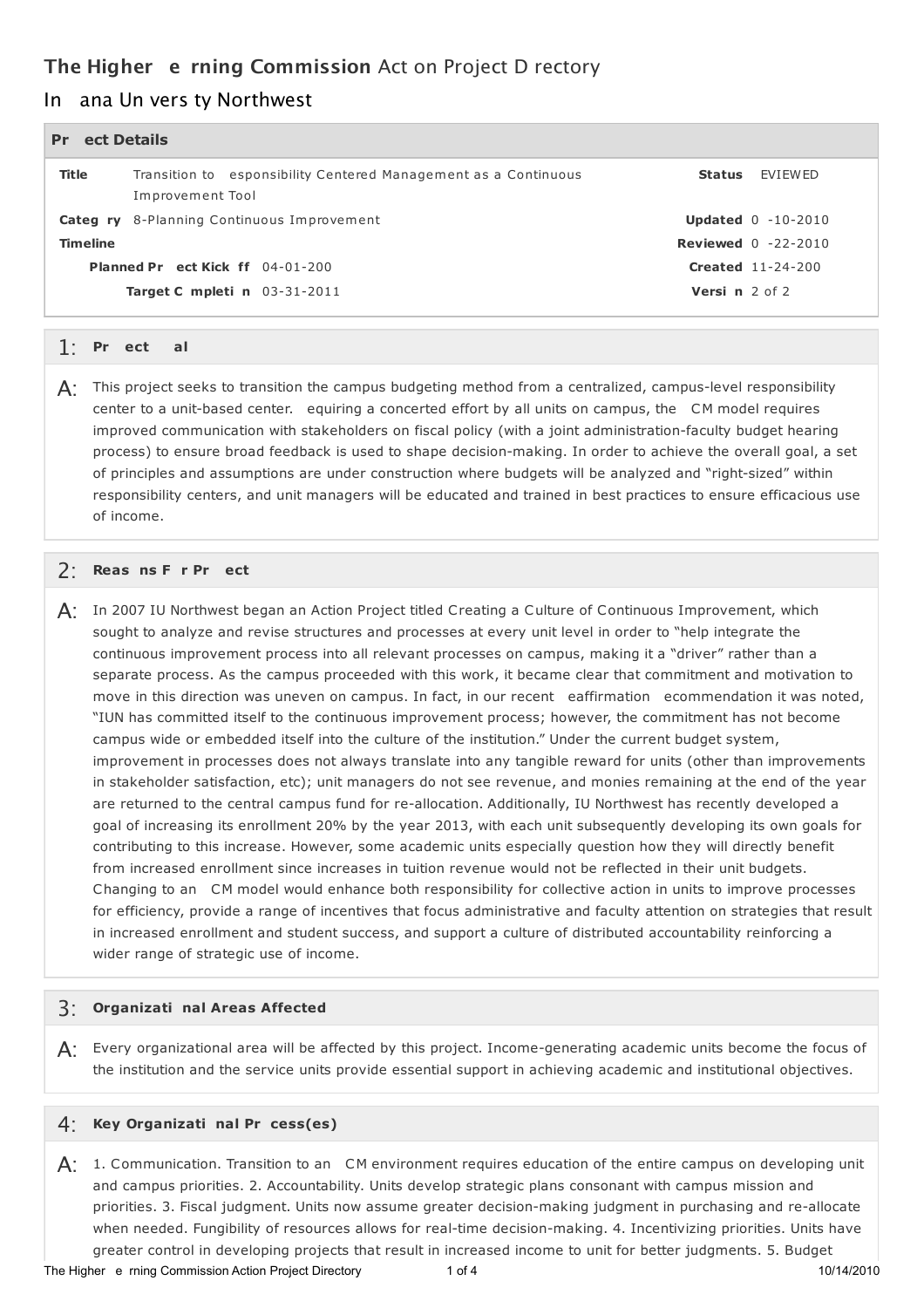hearing reviews. Administration and faculty budget representatives review progress, priorities, outcomes, and performance improvements of all units and future plans are presented. Feedback from major constituencies is considered.

## **oj o** 5: **Pr ect Time Frame Rati nale**

 $\bm{\mathsf{A}}$ : The time line is in three parts: (i) education, (ii) application, and (iii) re-evaluation. Education (awareness of principles and processes development) will require 3-4 months. Application (in situ monitoring of expenses and possible decisions) involves within the mirror- CM process during the first semester up to budget hearings in January. e-evaluation (achievement of goals, re-evaluation of priorities, outcomes analysis, and budget considerations) occurs as part of the budget hearing process. At this point new campus priorities are established for individual units. The final completion of the project, completing the re-evaluation phase, rests with the formal transition date to CM, which we currently expect to be July 1, 2010 with ongoing evaluation through March 31, 2011 and beyond.

## **oj o o** 6: **Pr ect Success M nit ring**

 $\mathsf{A}$ : Written statements on principles and operational details will be reviewed at conclusion of phase 1. Feedback during the Application phase will be used to identify bottlenecks and conflict in any allocations. Budget hearing outcomes will consider administrative responses for budget re-alignments with consideration of faculty Budgetary Affairs Committee recommendations.

## **oj o** 7: **Pr ect Outc me Measures**

 $\mathsf{A}$ : Since this is a recursive process annually, it is, by default, continuous improvement. eports from individual academic units will opine changes in the process and actual allocation considerations. ecommendations for change will also be sought from the Budgetary Affairs C ommittee. The outcome measures will largely be based on responses from these bodies. We will develop two instruments for assessment purposes involving before and after questionnaires. These will reflect learning, level of familiarity, and other issues that can shape the overall process. Satisfaction "learning" will help validate a successful project. We will also at that time identify gaps in the "transition education" phase to fortify any lingering uncertainties in the process.

#### **oj Pr ect Update**

# **oj o** 1: **Pr ect Acc mplishments and Status**

 ${\sf A}$ : Monthly meetings with the Dean's Council and the Academic Support Core Group (egistrar, Institutional Effectiveness and esearch, Center for Teaching & Learning, outreach units, Continuing Studies, Office of esearch, etc.) These meetings have involved discussion of application and operational aspects of CM with encouragement to inform their constituencies of the meaning and objectives of CM and the campus progress. In support units, CM has brought about greater transparency in budgetary expenditures and well defined proposals for on-going expenditures. A timeline for the integration of CM is under continuous review with regular advances toward the implementation of the next phase. In addition, the faculty governance Budgetary R Affairs C ommittee has been reactivated and engaged in shared conversations about CM policies and principles and the allocation of resources. The campus has progressed in one year from minor formulaic distributions of carry over funds to, by the end of the 1<sup>st</sup> year, full carry-over of non-compensation balances. This progression has enabled greater incentivization at unit and department levels.

## **o o** 2: **Instituti n Inv lvement**

 ${\sf A}$ : The project involved personnel at all levels of administration, faculty and staff. Administration distributed information regularly through their responsibility areas ensuring that faculty and/or staff were appropriately informed. These conduits included Dean's groups, non-academic units, a faculty-staff council, faculty governance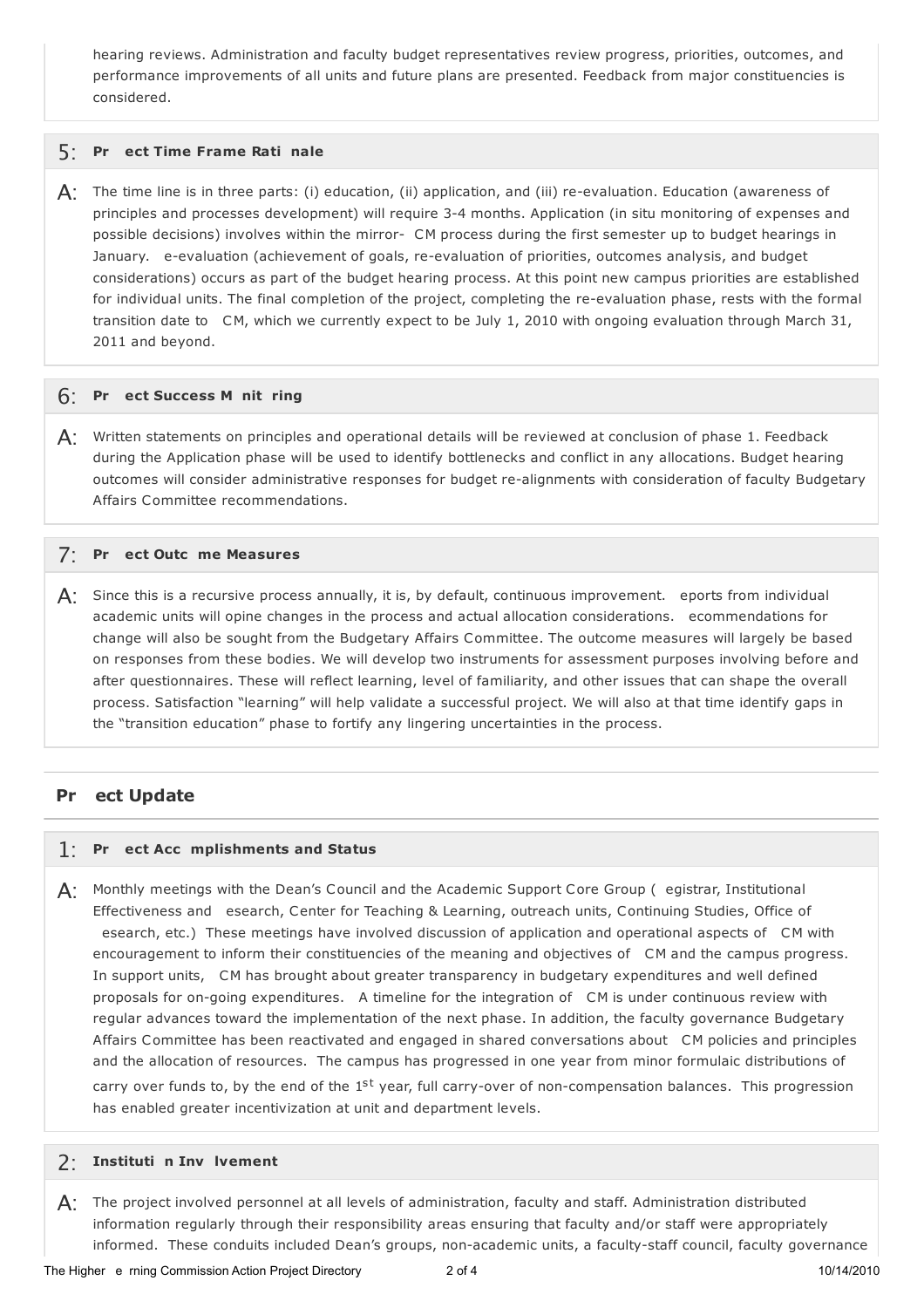units and student governance units. We continue to address changes in progress with these constituencies.

#### 3: **Next Steps**

 $\mathsf{A}$ : We are on the path to achieving an incrementally sound integration of  $\,$  CM principles within the campus. The exact pace and depth of changes must be balanced with responsible delegation of authority, yet ensuring appropriate financial stewardship. Some conflict exist between those wanting a more rapid pace with higher risk and those requiring a more cautious pace, thus minimizing financial risk. These conversations are occurring within administrative and faculty groups together and separately. While creating some conflict, these conversations are contributing to much greater transparency in the budget process.

#### 4: **Resulting Effective Practices**

 ${\sf A}$ : For the first time, cooperation between faculty governance and university administration working together to analyze and review unit budget allocations has occurred. The creation of an Office of Institutional Effectiveness and esearch will ensure decision making driven by data and institutional efficacy.

## **oj** 5: **Pr ect Challenges**

 $\mathsf{A}$ : (In addition to what is described in #3 above). On July 1, a new chancellor, who is unfamiliar with  $\,$  CM, began work at IU Northwest. Also, a search to fill the position of Campus Chief Financial Officer has begun. The CCFO position is currently held by an interim and the campus faces the possibility of a new CCFO. The CCFO position is an integral part of the CM budget model and its implementation. An additional challenge will be appropriately integrating CM into the fabric of a new campus strategic plan. Lastly, the campus must be deliberate in determining how individual units cope with decreases in their budgets should enrollments decline.

#### **Update Review**

## **oj o** 1: **Pr ect Acc mplishments and Status**

 $\bm{\mathsf{A}}$ : This important Action Project connects especially well with AQIP Categories 6 (Supporting Institutional Operations), 8 (Planning Continuous Improvement), and (Building Collaborative elationships). It is evident that Indiana University Northwest (IUN) has embraced several of the principles of High Performance Organizations through its progress on this Action Project: Focus, collaboration, learning, and involvement. By involving and communicating with impacted internal stakeholders, the University has increased the likelihood of buy-in and participation. In particular, IUN should be commended for the intentional involvement of its faculty through the faculty governance Budgetary Affairs Committee.

## **o o** 2: **Instituti n Inv lvement**

 $\bm{\mathsf{A}}$ : Ensuring that information is shared throughout the institution is, of course, important for the success of any project. Engaging individuals, involving them in the process, and pulling units together to accomplish this task is difficult, but not impossible. To further engage those units who may be less involved or familiar with this initiative, consider using currently engaged "stars" as trainers and consultants (AQIP Category 5, Leading and Communicating, and Category , Building Collaborative elationships). In this way the esponsibility Center Management ( CM) initiative becomes a grassroots effort rather than a top-down directive; furthermore, the University will benefit from the talent and diversity of skills and relationships on campus.

#### 3: **Next Steps**

 $\bigwedge$ : IUN can mitigate risk by clearly and carefully communicating the extent of the authority held by each responsibility center, and by making these parameters easily accessible on the University's intranet or employee portal. It should be clear to operational units where their responsibility begins and ends, and at what point